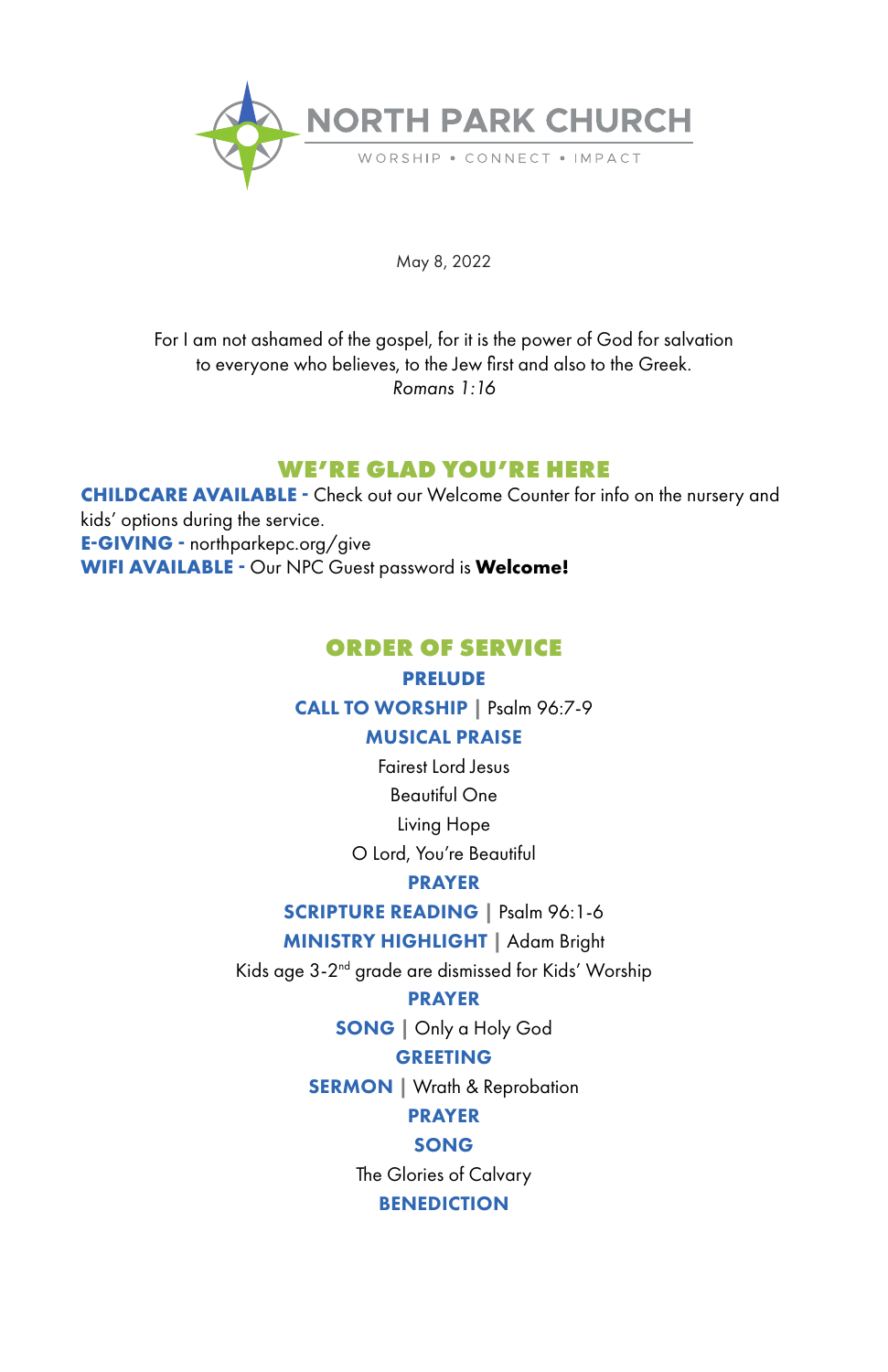# **ROMANS, PART 5: WRATH & REPROBATION DAN HENDLEY | ROMANS 1:18**

**SCRIPTURE REFERENCES |** New American Standard Bible is used unless otherwise indicated

### *ROMANS 1:18-32*

I am eager to preach the gospel to you also who are in Rome. 16For I am not ashamed of the gospel, for it is the power of God for salvation to everyone who believes, to the Jew first and also to the Greek. 17For in it the righteousness of God is revealed from faith for faith, as it is written, "The righteous shall live by faith." <sup>18</sup>For the wrath of God is revealed against all ungodliness and unrighteousness of men. <sup>19</sup> Because that which is known about God is evident within them; for God made it evident to them. <sup>20</sup>For since the creation of the world His invisible attributes, His eternal power and divine nature, have been clearly seen, being understood through what has been made, so that they are without excuse. <sup>21</sup> For even though they knew God, they did not honor Him as God or give thanks, but they became futile in their speculations, and their foolish heart was darkened. <sup>22</sup> Professing to be wise, they became fools, 23and exchanged the glory of the incorruptible God for an image in the form of corruptible man and of birds and four-footed animals and crawling creatures.  $24$ Therefore God gave them over in the lusts of their hearts to impurity, so that their bodies would be dishonored among them. <sup>25</sup>For they exchanged the truth of God for a lie, and worshiped and served the creature rather than the Creator, who is blessed forever. Amen.  $26$ For this reason God gave them over to degrading passions; for their women exchanged the natural function for that which is unnatural, <sup>27</sup>and in the same way also the men abandoned the natural function of the woman and burned in their desire toward one another, men with men committing indecent acts and receiving in their own persons the due penalty of their error. <sup>28</sup> And just as they did not see fit to acknowledge God any longer, God gave them over to a depraved mind, to do those things which are not proper, <sup>29</sup>being filled with all unrighteousness, wickedness, greed, evil; full of envy, murder, strife, deceit, malice; they are gossips, <sup>30</sup>slanderers, haters of God, insolent, arrogant, boastful, inventors of evil, disobedient to parents, <sup>31</sup> without understanding, untrustworthy, unloving, unmerciful; <sup>32</sup> and although they know the ordinance of God, that those who practice such things are worthy of death, they not only do the same, but also give hearty approval to those who practice them.

### *ROMANS 1:18 NLT*

But God shows His anger from heaven against all sinful, wicked people who suppress the truth by their wickedness.

### *NAHUM 1:1-3*

The oracle of Nineveh. The book of the vision of Nahum the Elkoshite. 2 A jealous and avenging God is the Lord; the Lord is avenging and wrathful. The Lord takes vengeance on His adversaries, and He reserves wrath for His enemies. <sup>3</sup>The Lord is slow to anger and great in power, and the Lord will by no means leave the guilty unpunished.

### *NAHUM 1:6*

Who can stand before His indignation? Who can endure the burning of His anger? His wrath is poured out like fire.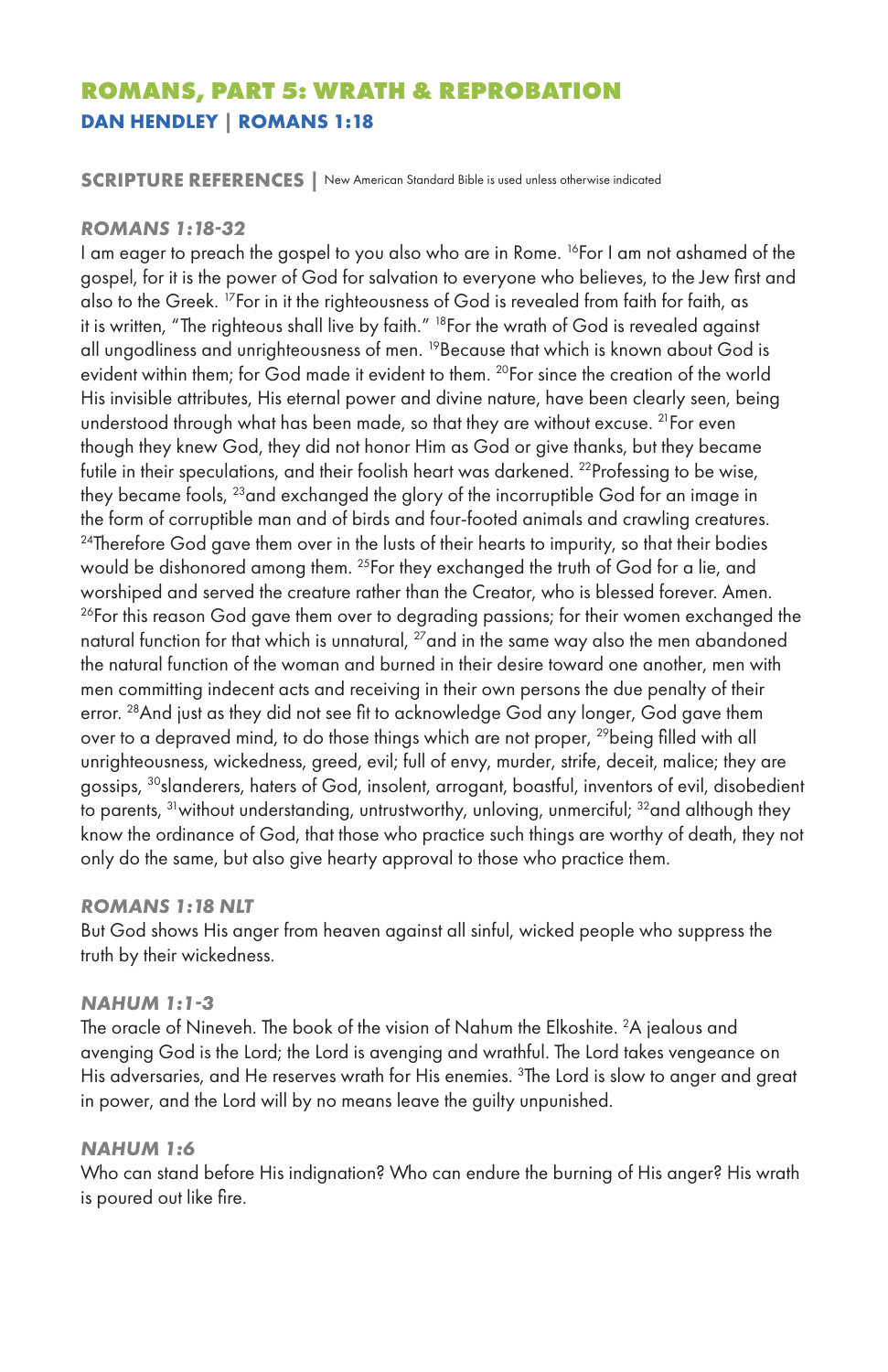### *EPHESIANS 4:19*

Having become callous, have given themselves over to sensuality for the practice of every kind of impurity with greediness.

### *PSALM 81:11-12*

My people did not listen to My voice, and Israel did not obey Me. 12So I gave them over to the stubbornness of their heart, to walk in their own devices.

### *PROVERBS 1:29-31NLT*

For they hated knowledge and chose not to fear the Lord. <sup>30</sup>They rejected my advice and paid no attention when I corrected them. <sup>31</sup>Therefore, they must eat the bitter fruit of living their own way, choking on their own schemes.

### *I CORINTHIANS 6:9-11*

Do not be deceived; neither fornicators, nor idolaters, nor adulterers, nor effeminate, nor homosexuals, <sup>10</sup>nor thieves, nor the covetous, nor drunkards, nor revilers, nor swindlers, will inherit the kingdom of God. <sup>11</sup>Such were some of you; but you were washed, but you were sanctified, but you were justified in the name of the Lord Jesus Christ and in the Spirit of our God.

# **ANNOUNCEMENTS**

### **NPC ENCOUNTER**

# SUNDAY, MAY 22 | 5:00 - 8:00 p.m. | ROOM 107

You're invited to get a crash course on all things NPC and begin the process to becoming a member at North Park Church. Pastor Dan will lead the fast-paced and informative North Park ENCOUNTER where a delicious meal will be provided. Sign up via email or by speaking to Pastor Dan (*danhendley@northparkepc.org*).

# **ALL CHURCH WORK DAY**

### SATURDAY, MAY 21 | 8:00 A.M. - 4:00 p.m. | NPC

Please let Mark Sharpnack (*marksharpnack@northparkepc.org*) or Dan Sherwin (*danielsherwin613@gmail.com*) know if you are free to help beautify our campus. Lunch will be provided.